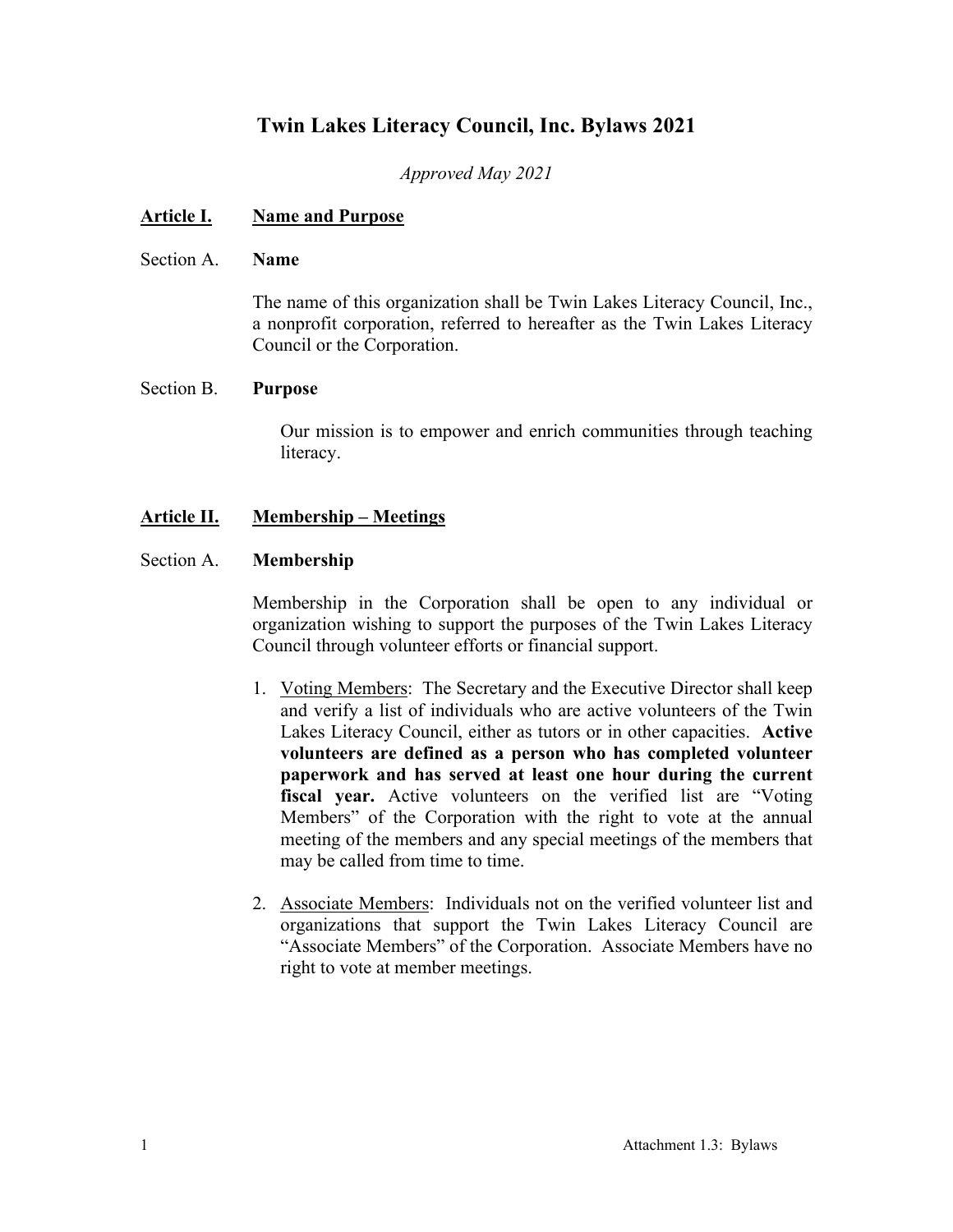### Section B. **Member Meetings**

- 1. Monthly Meetings: The Corporation shall hold periodic volunteer meetings. Volunteer meetings shall be considered member meetings at which business of the Corporation may be conducted only if the required meeting notice is sent to Voting Members in advance of the meeting.
- 2. Annual Meetings: The annual meeting of the members for the election of directors to the Board of Directors (the "Annual Meeting") shall be held in the spring of each year and may be held in conjunction with the spring volunteer meeting. Other business stated in the meeting notice also may be conducted at the Annual Meeting.
- 3. Special Meetings: Special meeting(s) of the members may be called by the Chair of the Board of Directors, or upon request of four (4) members of the Board of Directors, or by a majority of the Voting Members. Only the business stated in the meeting notice may be conducted at a special meeting.
- 4. Meeting Notices: Notice of the Annual Meeting shall be given to Voting Members before the meeting. Notice of any special meeting of the members shall be given to Voting Members not less than five (5) days in advance of the meeting. All meeting notices shall state the place, date and time of the meeting and the business to be conducted at the meeting. Meeting notices shall be sent by mail or electronic communication to the mailing or electronic address of each Voting Member on file with the Secretary. Meeting notices also shall be posted in the office of the Twin Lakes Literacy Council. Meeting notices posted in the office of the Twin Lakes Literacy Council will be deemed constructive notice of the meeting to any Voting Member who does not receive notice by mail or electronic communication.
- 5. Quorum: The quorum necessary for the transaction of business at member meetings shall be ten (10) Voting Members. All member meetings shall be conducted pursuant to Robert's Rules of Order, or an alternative meeting procedure approved by the Board of Directors.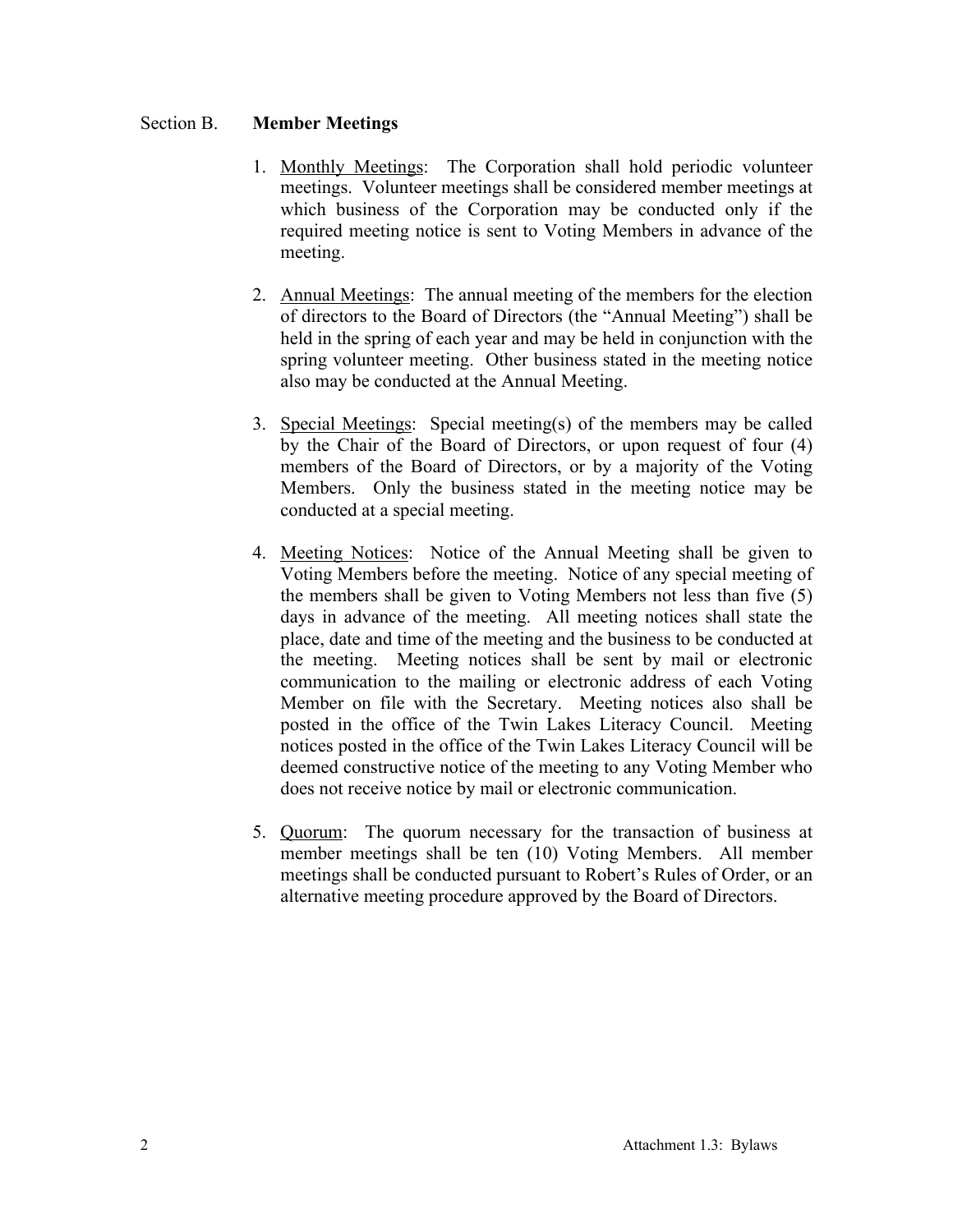## **Article III. Nominations and Elections**

#### Section A. **Nominations**

Nominees for election to the Board of Directors at the Annual Meeting shall be selected by the Nominating Committee of the Board of Directors, and must be approved by the Board of Directors before being submitted for a vote of the members at the Annual Meeting.

#### Section B. **Elections**

- 6. Directors: Voting Members will vote separately for each nominee to the Board of Directors. Nominees who receive a majority of the votes cast by Voting Members present at the Annual Meeting will be elected to the Board of Directors. Newly elected Board members shall attend the June Board meeting but not assume duties until July 1.
- 7. Officers: At the next meeting of the Board of Directors following each Annual Meeting, the Board of Directors shall elect from the Board of Directors the following officers: Chair, Vice Chair, Secretary, and Treasurer. Officers will be elected by majority vote. Newly elected officers will assume their new duties effective July 1.
- 8. Succession: Each officer and director of the Corporation shall serve until his or her successor has been duly elected and qualified, or until the earlier time of his or her death, resignation or removal.

# **Article IV. Board of Directors**

- Section A. The Board of Directors (the "Board of Directors" or "Board") shall consist of between nine (9) and thirteen (13) members, as fixed from time to time by the Board of Directors. All directors shall serve a two-year term, approximately half of which will expire in alternate years. The Executive Director of the Twin Lakes Literacy Council will be an ex-officio member of the Board of Directors without the right to vote.
	- 1. Responsibilities: The Board of Directors shall be charged with the direction of the Corporation, raising funds, providing publicity, selecting personnel, and any other activity to further the Corporation or its goals.
	- 2. Meetings of the Board of Directors: The Board of Directors shall hold regular meetings on a schedule determined by the Board, but not less than six (6) meetings per year. Meetings also may be called by the Chair or four (4) members of the Board of Directors.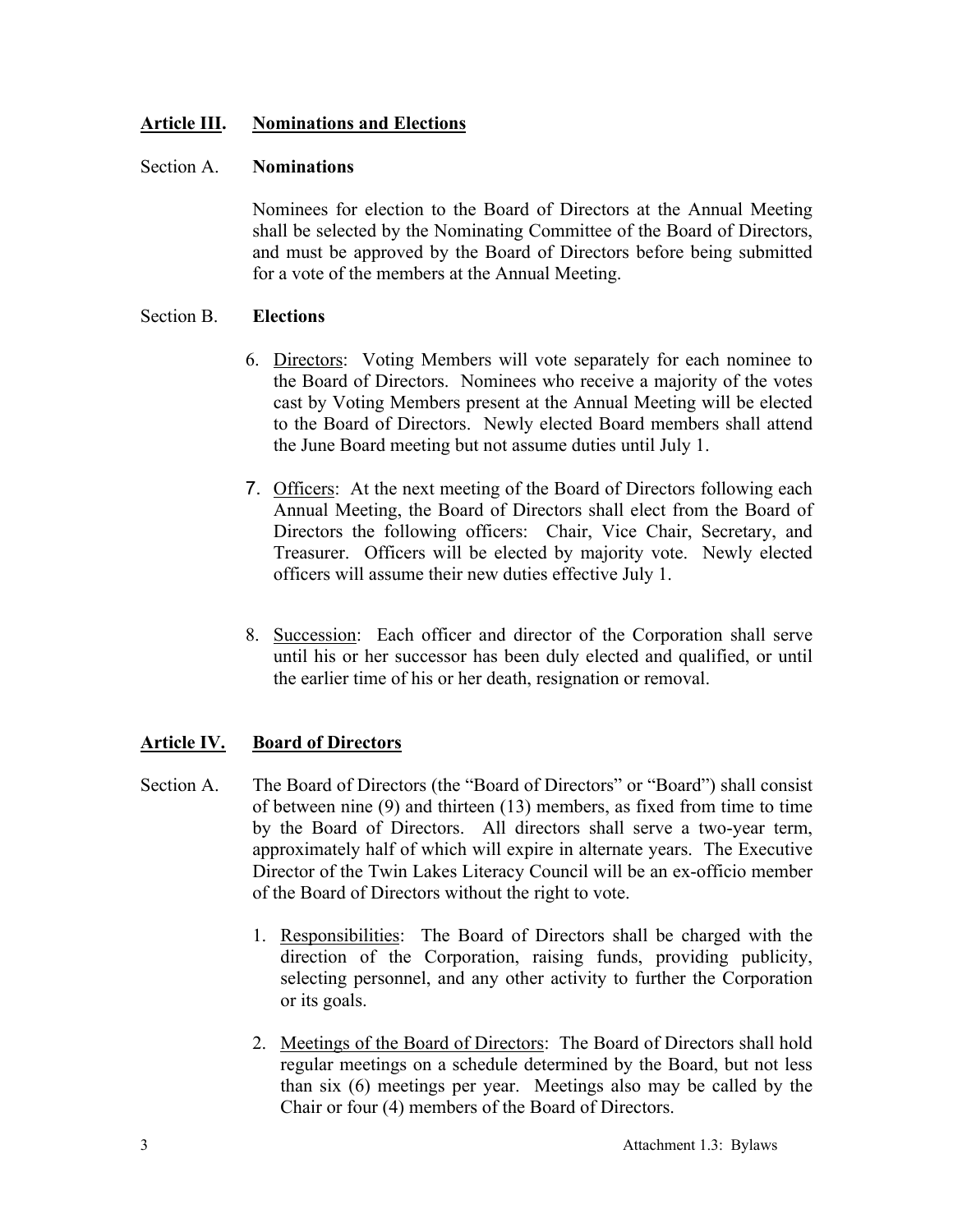- 3. Meeting Notices: Notice of Board meetings shall be given to the directors not less than forty-eight (48) hours before the meeting, or on such shorter notice as the person or persons calling the meeting may deem necessary or appropriate in the circumstances. All meeting notices shall state the place, date and time of the meeting and the business to be conducted at the meeting. Meeting notices shall be sent by mail or electronic communication to the mailing or electronic address of each director on file with the Chair or the Secretary. Unless the directors present at the meeting unanimously agree to consider business items not stated in the meeting notice, only business stated in the meeting notice may be conducted at the meeting.
- 4. Quorum: A quorum for Board meetings shall consist of a majority of the directors. The act of the majority of the directors present at any Board meeting at which there is quorum will be the act of the Board of Directors. A quorum for committee meetings shall consist of the majority of the committee members. The act of the majority of the committee members present at any committee meeting at which there is a quorum will be the act of the committee. Ex-officio members of the Board or a committee will not be considered in determining whether a quorum exists for holding a meeting of the Board of Directors or a committee of the Board.
- 5. Remote Participation in Meetings: Directors may participate in Board meetings and committee meetings by conference call or other communications equipment that allows all persons participating in the meeting to hear each other. Any director participating in a meeting by conference call or other communications equipment shall be considered present at the meeting for purposes of determining the existence of a quorum and voting on business being acted on at the meeting.
- 6. Email Voting: Between scheduled Board meetings, the Board may allow an email vote on an issue. Proper documentation must be presented to all Board members for review, and the vote is to be completed within 48 hours from the time of notice. If discussion is deemed necessary, any one Board member may request a virtual or physical meeting.
- 7. Vacancies: Any vacancy, whether by death, resignation, removal, or an increase in the number of the Board members currently serving, occurring on the Board of Directors between Annual Meetings may be filled by a majority vote of the Board of Directors.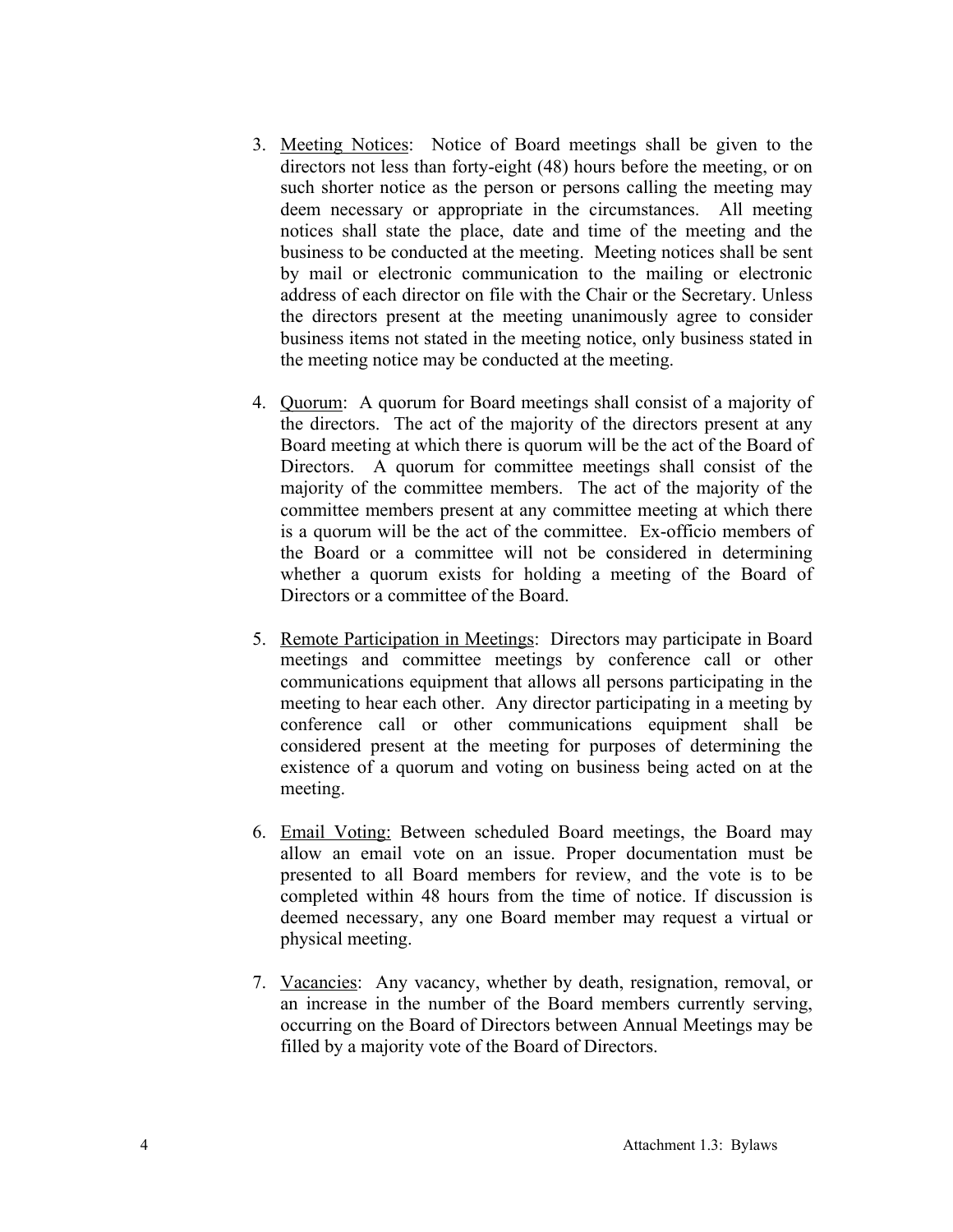- 8. Removal: A director may be removed, with or without cause, by majority vote of a quorum of the directors present at a meeting called for the purpose of considering the removal of the director.
- 8. Term Limits: A director may serve five two-year consecutive terms. A director may continue for one additional year if three or more of the directors are leaving the Board in the same year. If a director should miss more than three consecutive meetings, the Board will send this director a Letter of Concern, followed by personal contact.

## Section B. **Duties of the Officers**

- 1. The Chair: The Chair shall be the Chief Executive Officer of the Corporation, subject to the direction of the membership and the Board of Directors, and shall have general charge of the business affairs of the Corporation in its operations. The Chair, with any other officer duly authorized, may sign and execute in the name of the Corporation, contracts, agreements, or other instruments authorized. The Chair shall preside at all meetings of the Corporation and the Board of Directors, and, except as otherwise provided in the bylaws, shall appoint all leaders and members of committees.
- 2. Vice Chair: The Vice Chair, during the absence or disability of the Chair, shall exercise all functions of the Chair, and when so acting, shall have all the powers of and be subject to all the restrictions upon the Chair. If the office of Chair should become vacant, the Vice Chair shall assume that office for the unexpired term. The Vice Chair shall have such other powers and duties as may be assigned to said person by the Chair.
- 3. Secretary: The Secretary shall keep a record of all the meetings of the Corporation and of the Board of Directors; shall keep a verified list of the Voting Members of the Corporation, with the assistance of the Executive Director; and shall issue all notices in accordance with the provisions of these bylaws.
- 4. Treasurer: The Treasurer shall have charge of and be responsible for the funds, securities, receipts, and disbursements of the Corporation; shall keep all books of account of the business and transactions of the Corporation; shall at every Board meeting present a statement of the financial condition of the Corporation and all its transactions; and annually submit a financial report pending audit to the members as soon as practicable. The books and accounts shall be audited annually with the audit report being presented to the Board for approval as soon as practicable.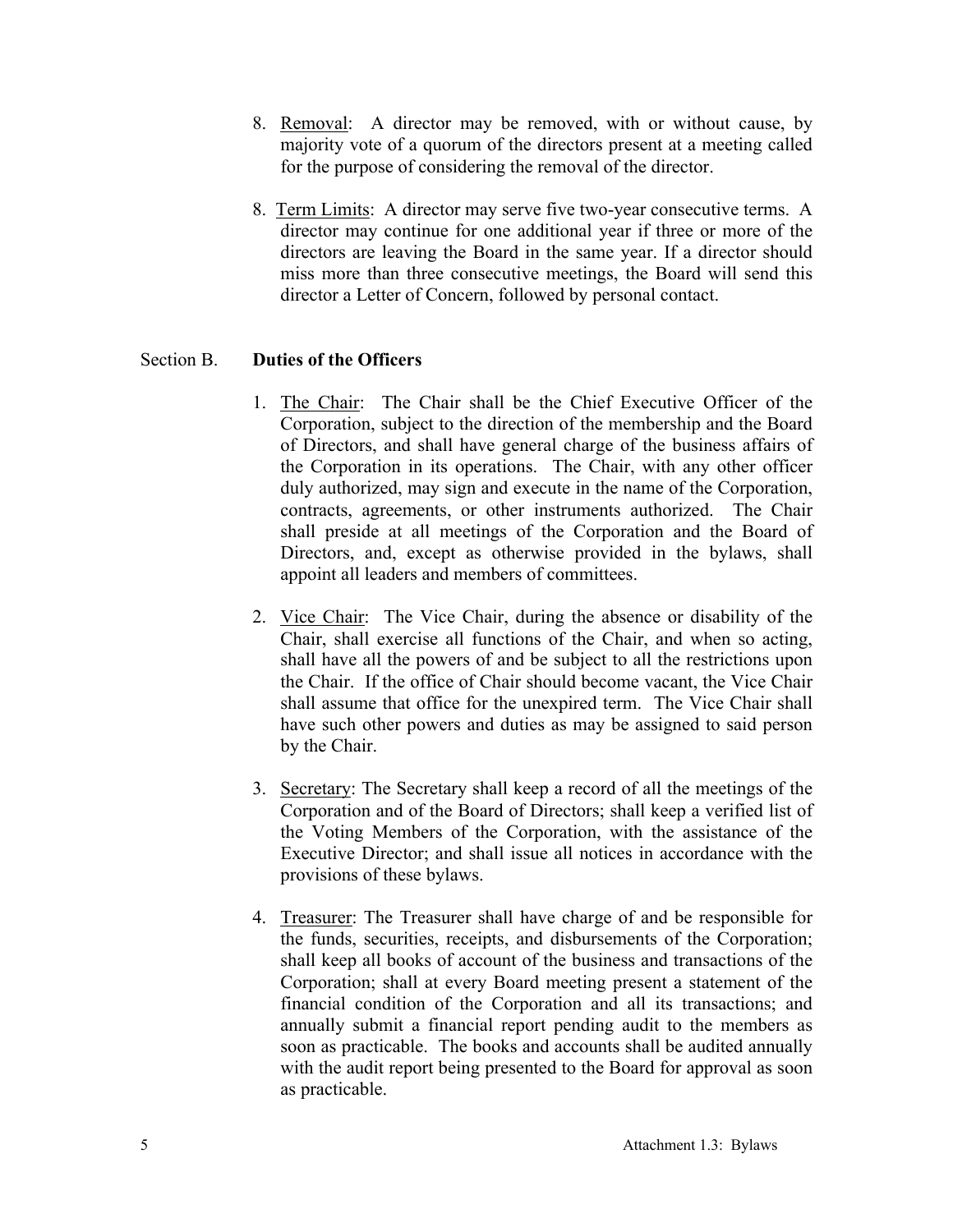- 5. Checks and Bonds: Any three officers of the Corporation shall be authorized to sign checks and drafts of the Corporation, two signatures being required. All officers of the Corporation are to be included in a blanket bond for the faithful discharge of their duties. The Corporation shall be responsible for the expense of the bond.
- 6. Indemnification of Directors: Subject to and to the full extent permitted by applicable law, the Corporation will indemnify and hold harmless the individual directors against any and all liability, including the costs of defense, that they incur as a result of any claim or proceeding filed against them in connection with their activities as a director of the Corporation. The Corporation shall procure and maintain directors' liability insurance sufficient to meet its indemnification obligations under this provision.

#### Section C: **Committees**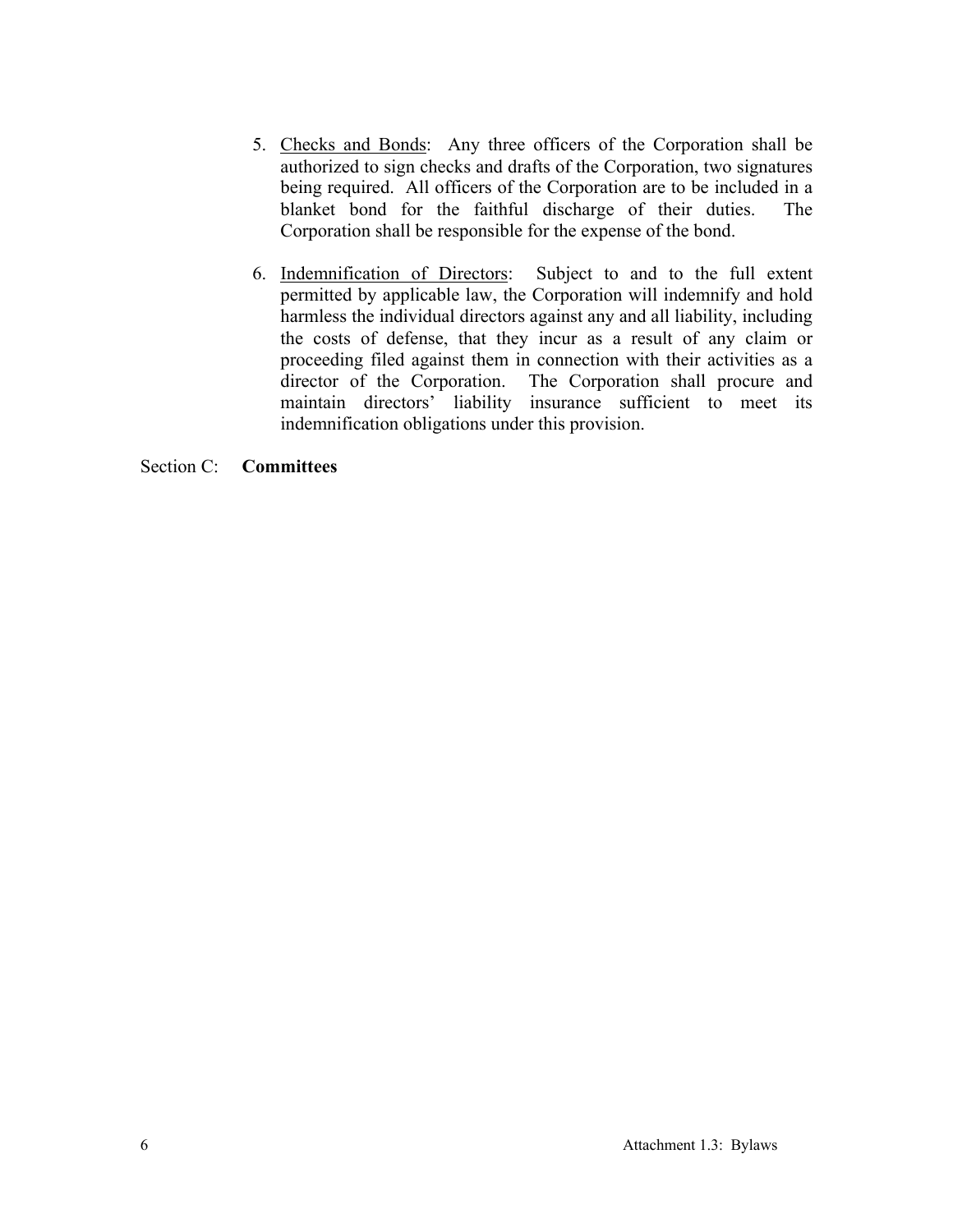I. Standing Committees: The standing committees of the Board of Directors are the Executive Committee, the Nominating Committee, the Finance Committee, and the Strategic Planning Committees. The standing committees shall have the duties and responsibilities set forth in these bylaws. Except as otherwise provided in the bylaws, the Chair shall appoint annually from the Board of Directors the leaders and members of the standing committees.

A. Executive Committee: The Executive Committee shall consist of the Chair, the Vice Chair, the Secretary, and the Treasurer. The Executive Committee shall have and may exercise all powers of the Board of Directors between Board meetings. The committee shall report to the Board at the next following Board meeting any action taken by the Executive Committee between Board meetings. The Executive Committee shall meet in closed session when called by the Chair or any Executive Committee member to discuss tentative or sensitive matters prior to bringing them to the full Board of Directors. The Executive Committee shall conduct an annual review of the Strategic Plan to evaluate the status of the goals and make recommendations as needed. If business is conducted electronically, the results of the deliberation will be documented and attached to the minutes of the next Board meeting. A quorum will consist of ¾ of the members of the committee.

B. Nominating Committee: Each year the Nominating Committee will present to the Board a list of potential nominees for election to the Board at the Annual Meeting, including any current directors whose terms are expiring and who wish to stand for reelection. All nominees presented to the Board of Directors must be approved by the Board before being placed on the ballot for the Annual Meeting. The Board of Directors also shall consult the Nominating Committee prior to filling any vacancies occurring on the Board between Annual Meetings.

C. Finance Committee:

1. The Finance Committee shall be chaired by the Treasurer and have three members. The remaining two members will be appointed by the Chair from the Board of Directors. The Executive Director shall serve as an ex-officio member of the Finance Committee. The Finance Committee shall review the Corporation's annual budgets and make recommendations to the Board of Directors on the adoption of annual budgets. If business is conducted electronically, the results of the deliberation will be documented and attached to the minutes of the next Board meeting. A quorum will consist of a majority of the members of the committee.

2. The Finance Committee will review financial reports, audits, and budgets, and will present status reports to the Board of Directors to assist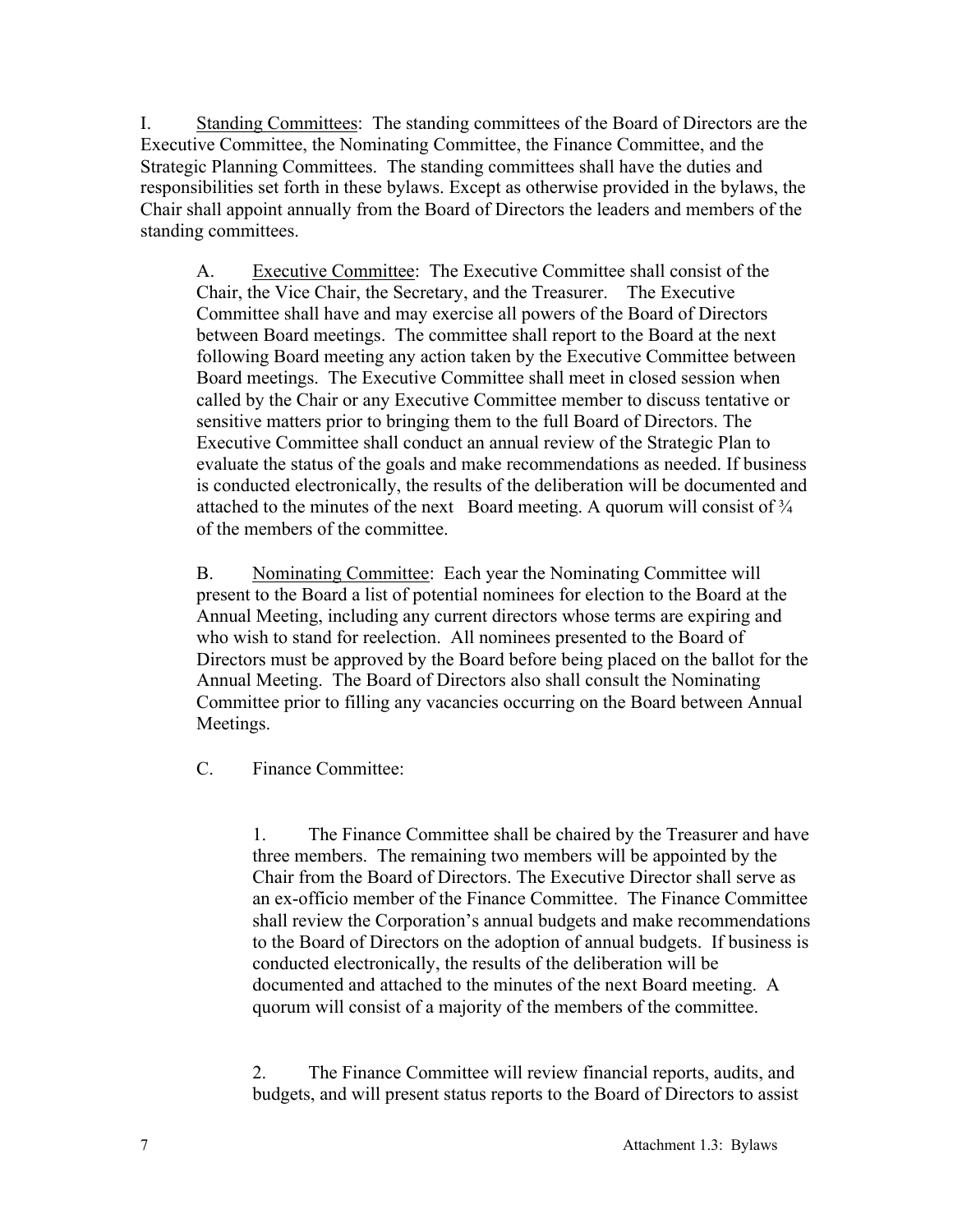the Board in performing its financial oversight function. The committee shall draft financial policies for Board approval and shall review policies on the handling of cash deposits and other funds, investments, insurance programs, purchasing policies and procedures, and other financial matters. The committee shall review proposals from the Executive Director and shall submit recommendations to the Board for action. Finally, the committee will authorize unusual expenditures up to \$250 that occur between Board meetings.

D. Strategic Planning Committee: The Strategic Planning Committee shall consist of at least three Board members. In coordination with the Finance Committee, the Strategic Planning Committee will review statistics, gather relevant information, evaluate agency needs, and make new strategic plans as needed for the future.

II. Other Committees: The Board of Directors, at its discretion, may establish other Board committees. These committees shall have the duties, responsibilities and duration determined by the Board of Directors. The Chair shall appoint from the Board of Directors the leaders and members of any additional committees authorized by the Board, unless otherwise determined by the Board.

# **Article V**. **Conflict of Interest Provision**

- Section A. No part of the net earnings of the Corporation shall inure to the benefit of, or be distributable to, its trustees, officers, or other private persons, except that the Corporation shall be authorized and empowered to pay reasonable compensation for services rendered and to make payments and distributions in furtherance of the purposes set forth in the purpose clause hereof.
- Section B. No substantial part of the activities of the Corporation shall be the carrying on of propaganda, or otherwise attempting to influence legislation, and the Corporation shall not participate in, or intervene in (including the publishing or distribution of statements) any political campaign on behalf of any candidate for public office.
- Section C. Notwithstanding any other provision of this document, the Corporation shall not carry on any other activities not permitted to be carried on (a) by an organization exempt from federal income tax under section  $501(c)(3)$  of